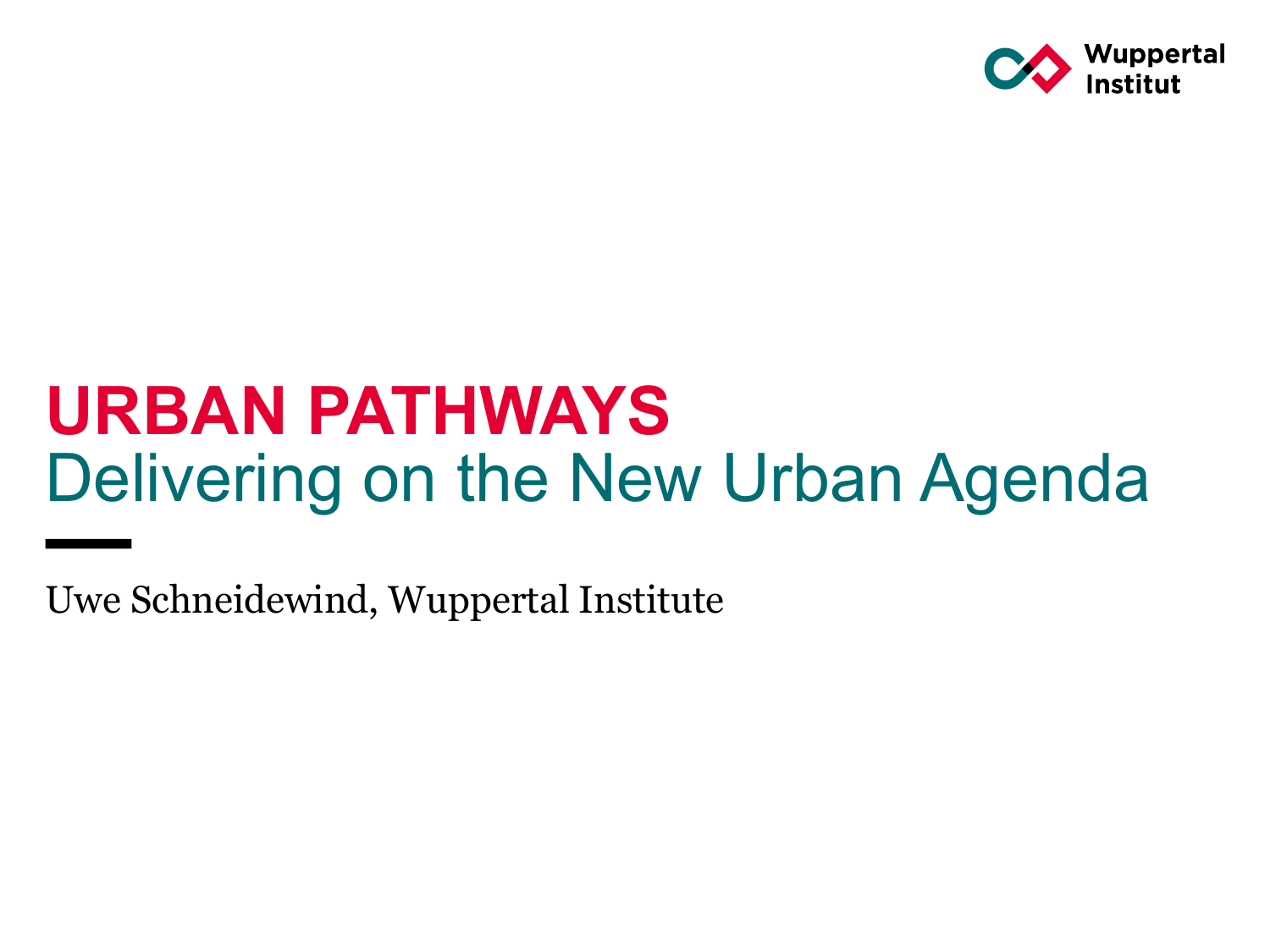

Partnerships to deliver on the New Urban Agenda

WBGU Study "Humanity on the Move"

Integration of urban energy, mobility and resource management

Urban Pathways as tool for global cooperation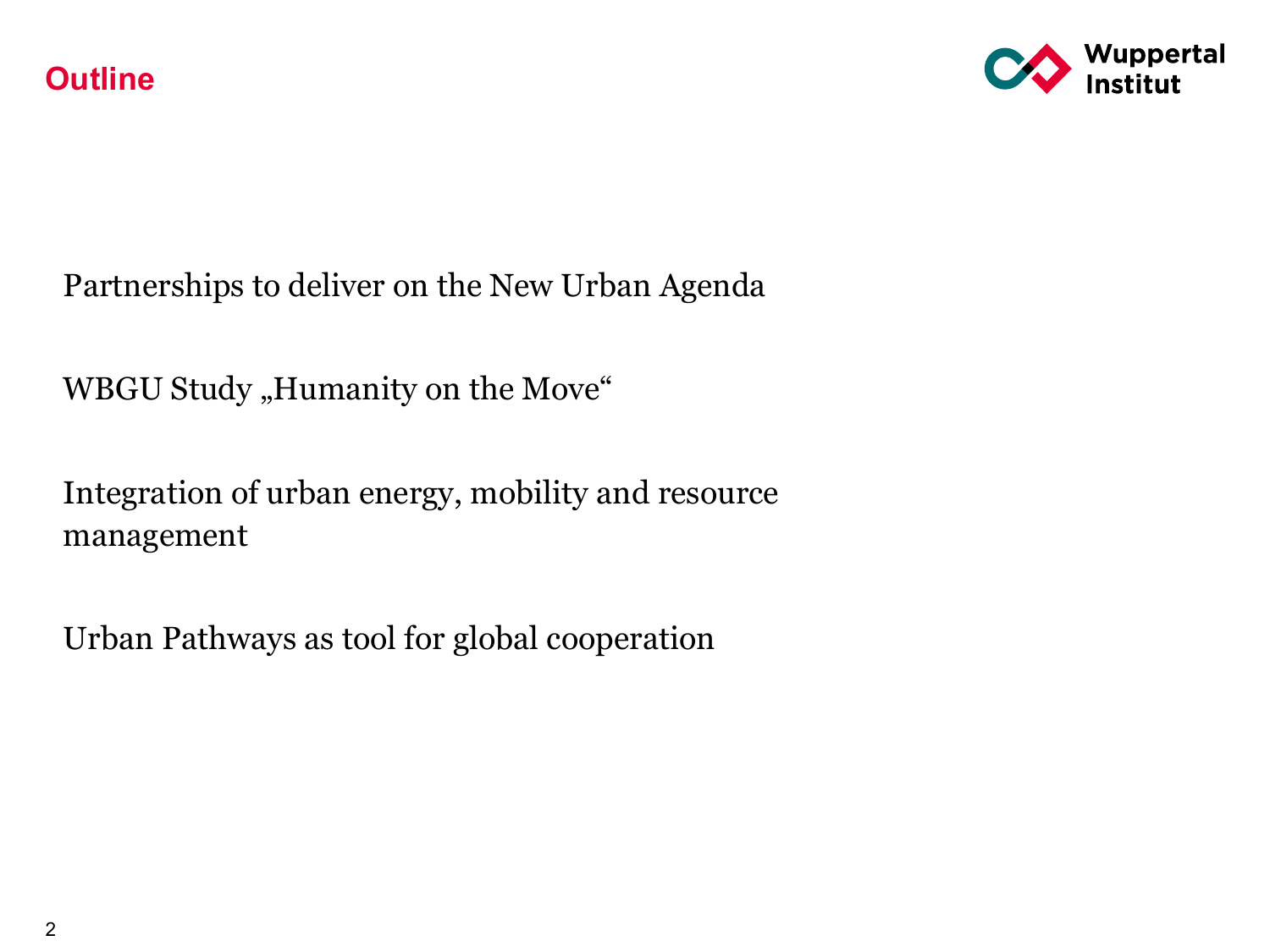#### **Partnerships to deliver on the New Urban Agenda**



- Contribution the the Habitat III Process and the Policy Unit Urban Services and Technology
- Partnership with UN-Habitat and the German Association of Cities to develop joint activities to deliver on sustainable urban basic services
- Building on a number of international cooperation projects, facilitating city-to-city exchange and developing implementation concepts

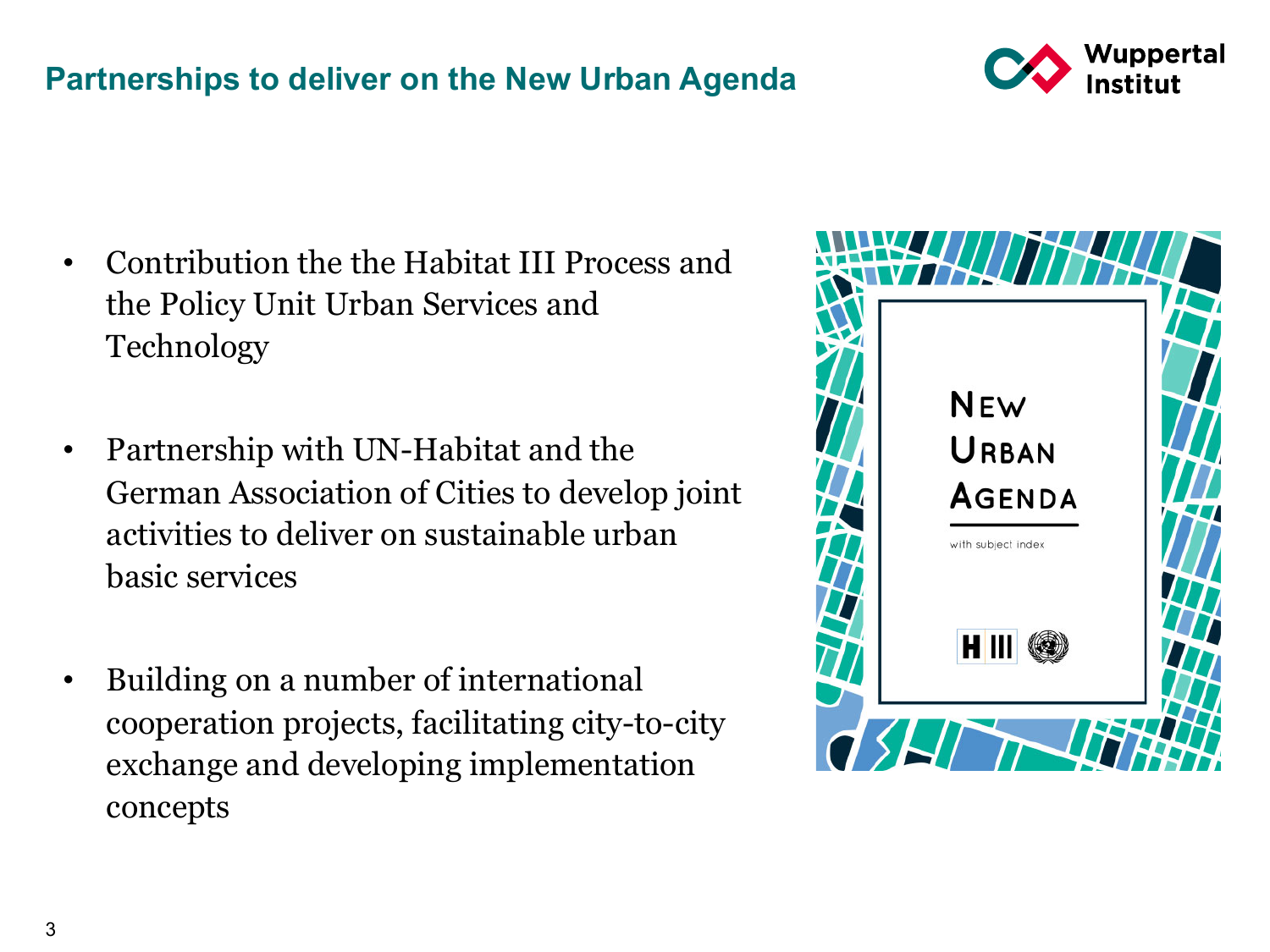## **Integrated approach for urban energy, mobility and resource management**

Wuppertal

- The development of integrated concepts for sustainable energy, mobility and resource management systems is vital to unlock the great potential for synergies and co-benefits
- Enabling local authorities to take the lead on for inclusive well-being and sustainable development paths is the vital next step to deliver on the New Urban Agenda

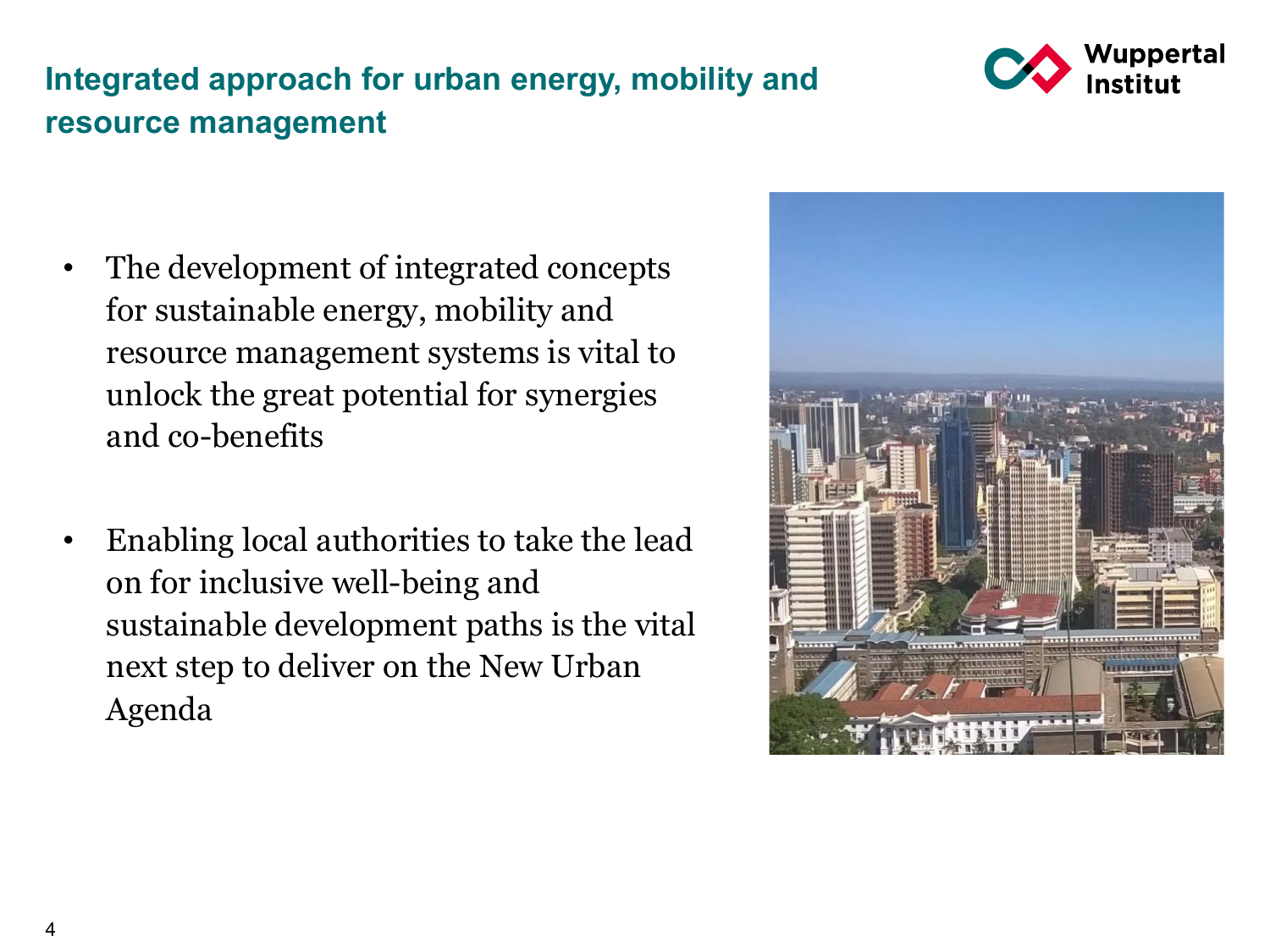### **Humanity on the Move Normative Compass for Sustainable Cities**



"Eigenart"



Inclusion

National Life Support Systems



Humanity on the move: Unlocking the transformative power of cities

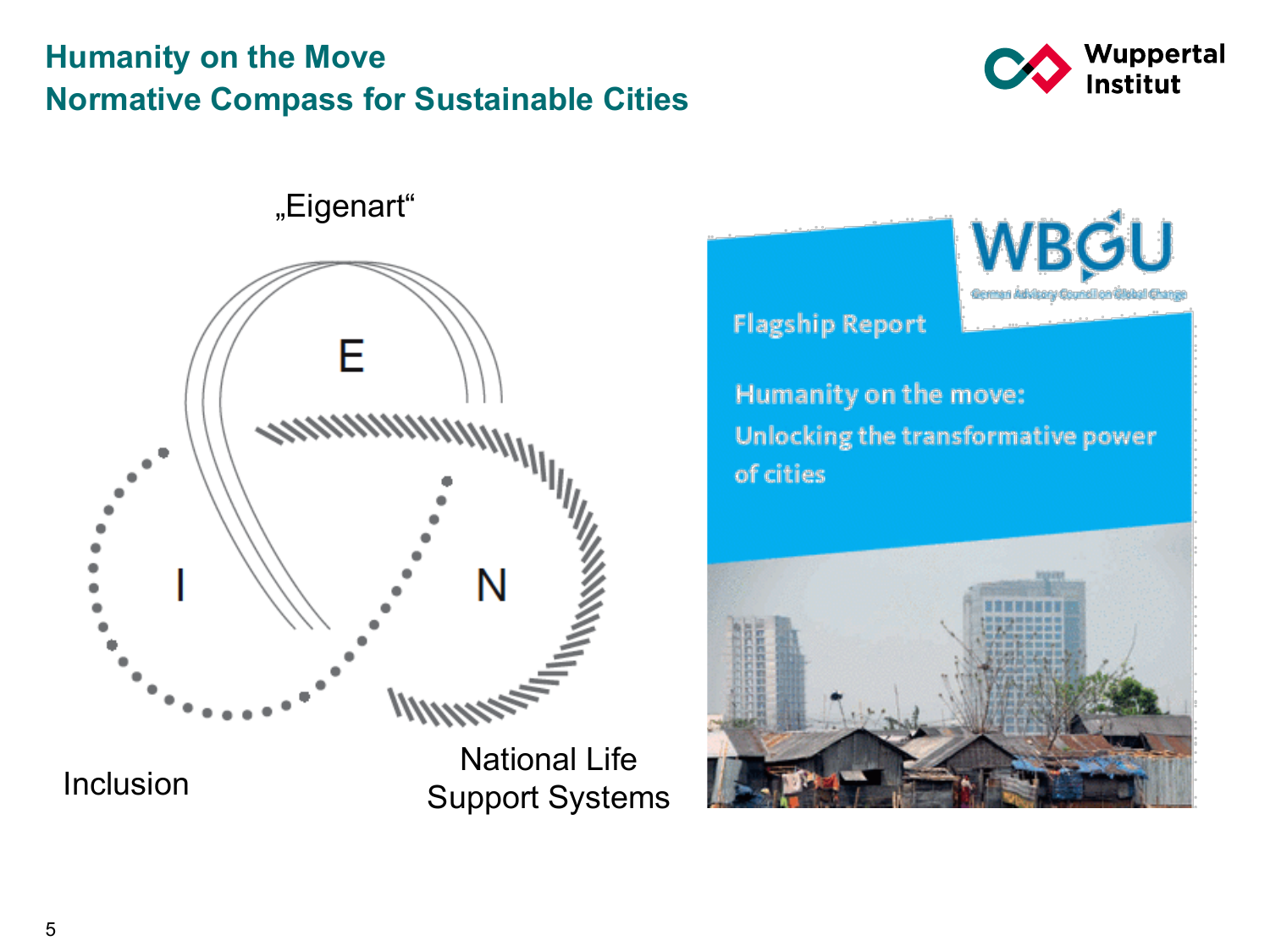**Devoloping a "Transformative Literacy" for reaching Sustainable Cities**



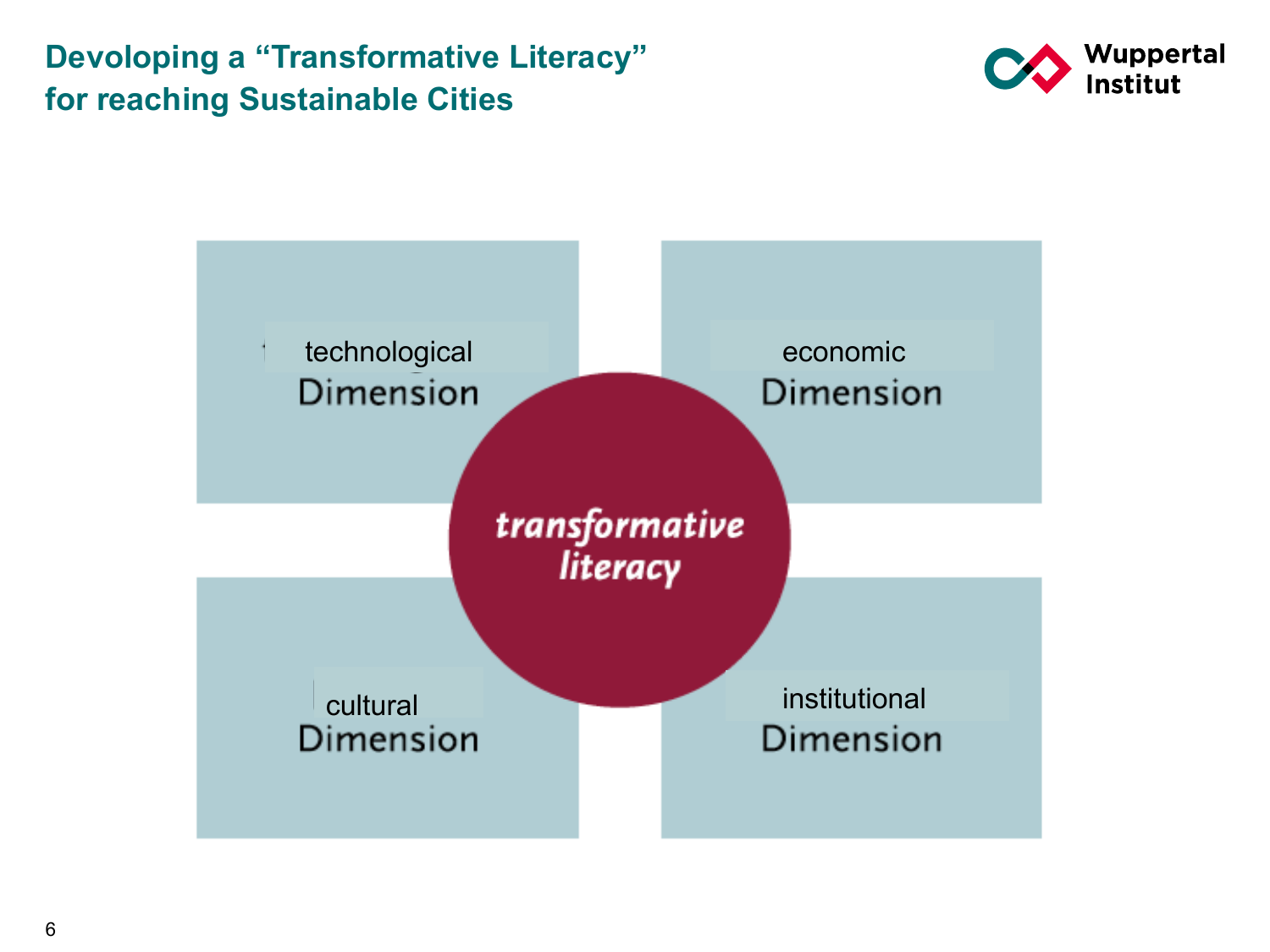#### **Urban Pathways: Launch of a new Partnership**



- New project funded by the German Ministry for the Environment
- Delivered in a partnership with UN-Habitat, the Wuppertal Institute and UN Environment
- Dedicated to boost implementation action in urban energy, mobility and resource management systems in Asia, Africa and Latin America



**Supporting Low Carbon Plans** for Urban Basic Services in the context of the New Urban Agenda

Supported by:

Federal Ministry for the Environment, Nature Conservation, **Building and Nuclear Safety** 

based on a decision of the German Bundestag